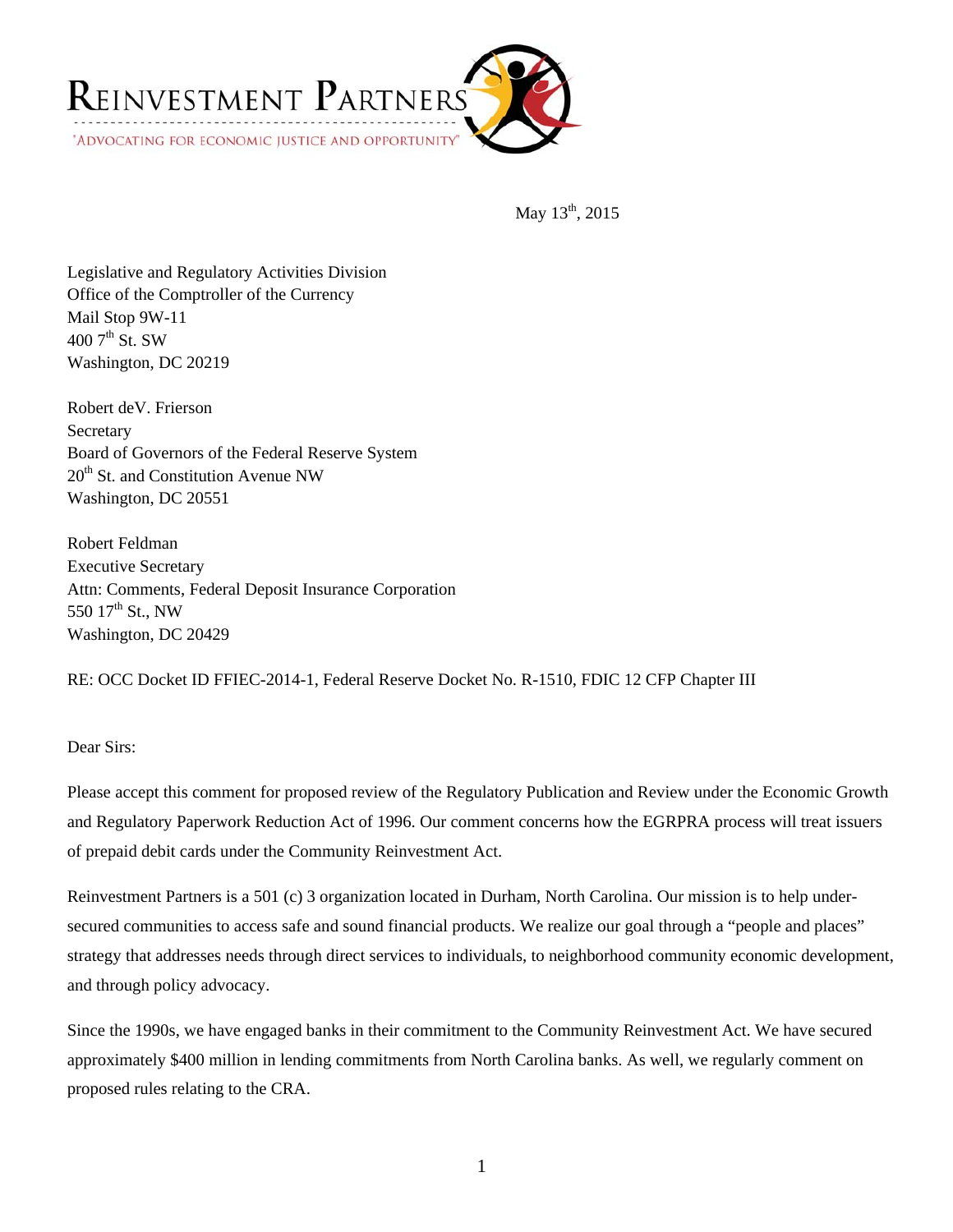#### **Need for statutory change**

*Do any statutory requirements underlying the rules in these categories impose outdated or otherwise unnecessary regulatory requirements? If so, please identify the statutes and indicate how they should be amended.* 

We believe that definitions of assessment areas need to be reviewed and updated to reflect changes in banking. Today, only a small handful of banks issue the majority of prepaid cards. While people of all income strata use the cards, lowto-moderate income households are most likely to use such an account as their primary means of transacting their financial affairs. This aspect means that the CRA should be sensitive to their activities. Unfortunately, this is not the case. Instead, CRA evaluations force mono-line prepaid card issuers to engage in a variety of investment, lending, and grant-making for activities that are largely outside of their normal day-to-day business model.

Currently, CRA examiners lack a means to evaluate a branchless bank. Indeed, there is flexibility for evaluation but this is largely a function of asset size. The second largest issuer of prepaid cards (by accounts) is considered a "large" bank. As a result, the most important aspect of its exam is the Lending test. The best means of evaluating a prepaid card issuer is through the services test. This bank received a "Needs to Improve" on the service test. But since the bank is evaluated for a model that fits an entirely different business model than the one it uses to derive the majority of its revenues, it still received a "Satisfactory" overall. To some extent, the exam talked about HMDA lending, but it also stated that the bank "has never been a traditional, branch-centered residential lender….the majority of HMDA-reportable loans have been originated through a residential builder program in which TBB is involved in construction financing or are non-owner occupied investment properties.<sup>1</sup>" The bank made 11 mortgage loans to low-or-moderate income borrowers over 2010 and 2011. The bank received a "High Satisfactory" for investments. To their credit, the basis for that grade was driven by grants to community development organizations with a common emphasis on lower-income populations. Nonetheless, the sum of grants made over two years was merely \$56,545 – or about 2.01 percent of their deposits. All of those grants were made within their assessment area, which comprises an area with slightly more than 2 percent of the nation's population. In all, not a single metric of the exam aims to evaluate the company's prepaid debit card activity; even those accounts comprise more than sixty percent of the bank's deposits. But how is it possible, given the current design of the CRA? In a word, this approach is outdated. The bank has one branch. The branch is not a physical entity but a "full service cyber office." Deposits held in that device come from consumers across the country. At the moment, there is no way to accommodate this kind of institution under the outdated concept of the assessment area, the restrictive use of the same categories (Lending, Services and Investments) and the willingness to give a satisfactory to an institution because there is no opportunity to fulfill one of the three core functions.

### **Overarching approaches/flexibility***:*

 $\overline{a}$ 

*With respect to the regulations in these categories, could an Agency use a different approach to lessen the burden imposed by the regulations and achieve statutory intent? (2) Do any of these rules impose unnecessarily inflexible requirements? (3) If so, please identify the regulations and indicate how they should be amended.* 

The way that regulators define assessment areas is inflexible and out of date. The relative regulation is 12 CFR Part 25, Subpart C 25.41 Assessment Area delineation

 $1$  https://www2.fdic.gov/crapes/2012/35444\_120123.PDF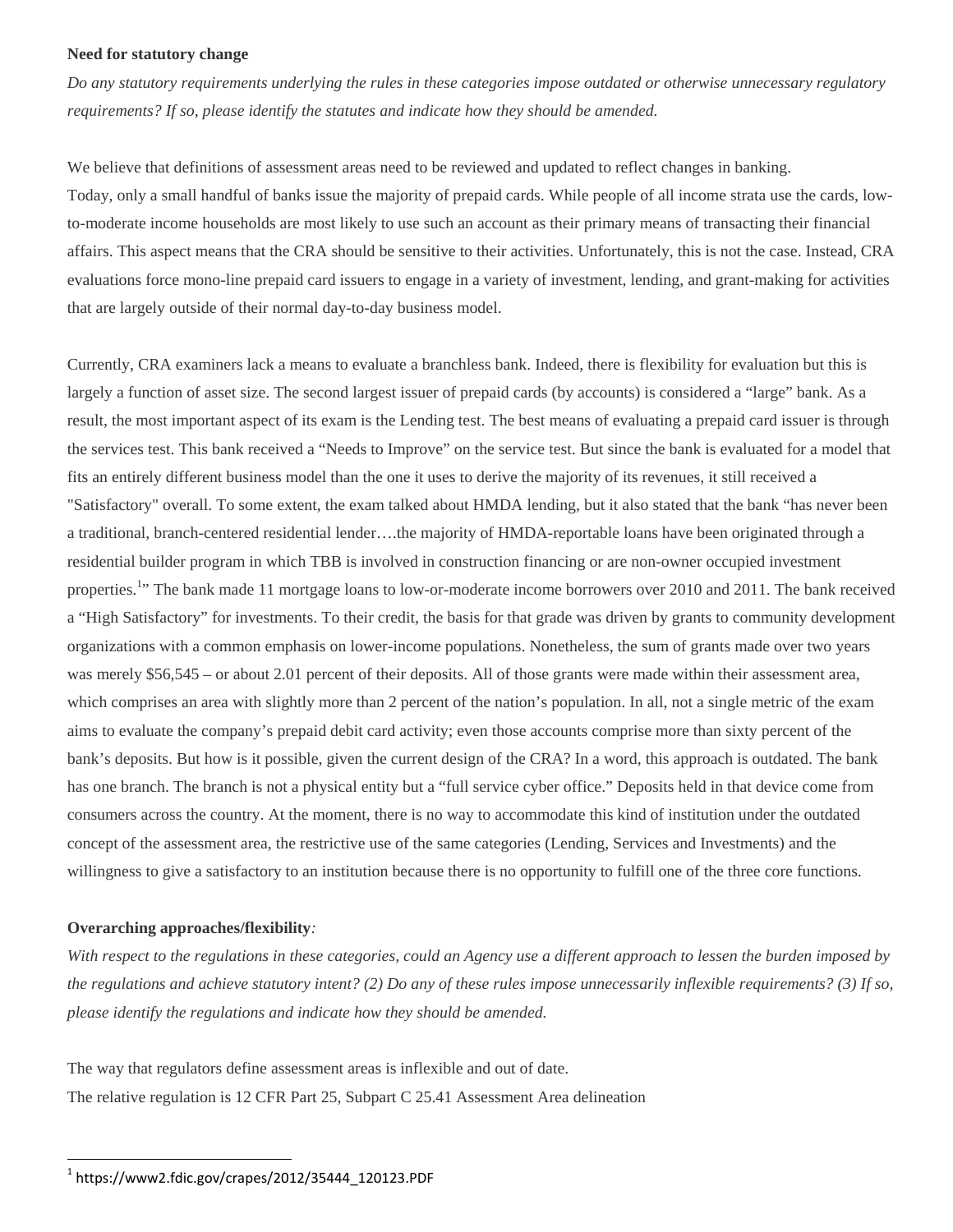We believe that banks whose revenues are derived entirely or mostly from prepaid card issuance should be treated in a manner consistent with the guidance for (f) Banks serving military personnel. In common with that change, Parts (c) (2), (d), and (e) (4) should be amended. In effect, there is no branch associated with a prepaid card. A CEO of a large prepaid issuer recently commented:

# *"Our mission is to reinvent personal banking for the masses, and in doing so, become a big sustainable brand name, branchless bank, serving millions of Americans with modern feature-rich bank accounts."*

In our opinion, the key words in that quote are "reinvent" and "branchless."

Prepaid cards have changed banking in ways that were never contemplated when the CRA was passed and at the time of its significant legislative updates. The prepaid card is reinvention banking. In spite of that, examination procedures are inflexible to this change. Nonetheless, millions of Americans now use these cards as their primary transaction account and as the ongoing destination for their deposits. The CRA cannot address their needs as currently designed because of how it picks assessment areas. The prepaid card is branchless in spirit. To the degree that some banks have one or several branches is only a function of record keeping. Consumers do not use those branches. Indeed, most will never live or visit the assessment area surrounding the issuer's branch.

Consider how the Office of the Comptroller of the Currency has defined the Assessment Area for Armed Forces Bank:

*"Armed Forces Bank defines its Assessment Area as all active or reserve military personnel and their dependents, retired military personnel, persons enrolled in military academies, and persons participating in college ROTC programs throughout the world. The CRA regulation allows this option to banks whose business predominantly consists of serving the needs of military personnel or their dependents that are not located within a defined geographic area.2 "* 

Given that, AFB was evaluated beyond the communities in its branch network. The OCC also simplified how the bank determined its service to low-and-moderate income households. The OCC allowed AFB to use a single number in the calculation of income status. The denominator in the consumer income/MSA median income was assumed to be the average income (\$49,777 in the reference year) for a US household.

The only reason to not change is assessment areas is because it has not been done in the past. By any realistic observation, these are consumers whose financial profiles are exactly the same as the ones for whom the CRA was designed. Most have low or moderate incomes. Inevitably, most live in underserved areas.

They do interface with physical locations in the process of using their accounts. However, those sites are retail stores.

12 CFR 25.14 Part D specifies that assessment areas should not be too large. We concede that point. Most of these cards can claim to have customers in every state in the country. We believe that the appropriate middle ground is to designate only a

 $\overline{a}$ 

<sup>2</sup> http://www.occ.gov/static/cra/craeval/jun14/8796.pdf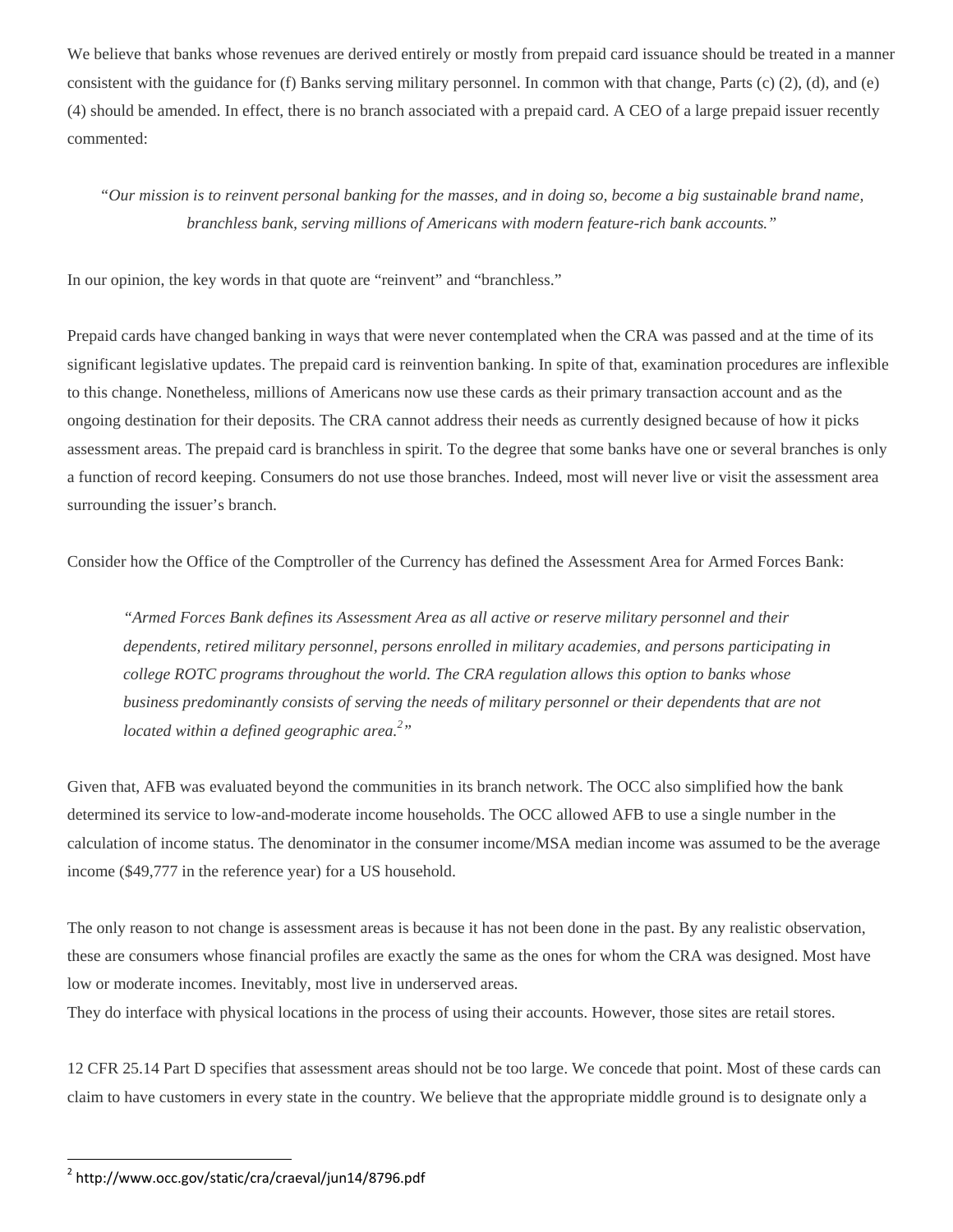subset of those MSAs as primary assessment areas. With ten or twelve areas, market leading issuers would be more than able to provide appropriate services:

- Deposits in CDFIs
- Financial literacy grant-making to non-profits
- Initiatives to support asset-building, either through partnership or directly within the portfolio of services offered to their own customers.

The updated regulation would have to be similarly flexible with regard to how it asked issuers to demonstrate that their customer base drew from LMI households. From a simplified vantage point, it seems likely that prepaid cards would have significant penetration into the lower strata of income. Nonetheless, without the ability to verify account holder income, that has not been possible. It will remain impossible going into the future. Given that obstacle, we think it would be better to allow institutions to use a system of estimation. Estimation would make the process easier for issuers. For example, it might be possible to impute income from a recurring direct deposit of a relatively constant amount. In that scenario, an issuer could make a good estimate of the consumer's total annual income. If the estimate suggests an imputed income below eighty percent of U.S. household income, then it stands to reason that the consumer considered as low income for the purposes of the exam. This is a simpler approach that actually adds value to the evaluation process. At the very least, as there is no better alternative, there is no "regulatory opportunity cost."

*Other Examples:* The Office of the Comptroller of the Currency recognizes five kinds of special purpose/narrow focus institutions. Of those, credit card and community development banks are the only ones that serve consumers directly. Credit card banks share in common with prepaid card banks a similar geographic profile. They draw customers from anywhere in the United States. Credit card banks share a similar problem of fit with the Community Reinvestment Act. Department Store National Bank, for example, refers to Sioux Falls, South Dakota for its assessment area. We would thus apply the same concern to credit banks as we would to prepaid debit card issuing banks. Both should have to reformulate their assessment areas to some scope that captures a broader geographic area. As well, they should be evaluated for their core functionality. Department Store National Bank makes qualified investment in Low-Income Housing Tax Credit projects, grants for affordable housing, and provides financial education<sup>3</sup> in Sioux Falls. Given that imperative, Department Store National Bank must create special lines of business in order to fulfill the affirmative obligation of the Community Reinvestment Act. Other expectations of a similar nature are placed on other banks with the limited purpose credit card bank definition: TCM Bank is assessed in Tampa, Florida and complies with the law by making qualified investments in pass-through agencies. In TCM's 2011 evaluation, the examiner noted

"The bank's overall level of CD activities is adequate. The bank did not provide any CD services. TCM's narrow focus and small staff limit its ability for involvement in complex CD (community development) activities."

A better assessment are standard would have the flexibility to accommodate banks that are not really rooted in a particular geography. The CRA should be able to recognize such instances. Indeed, only a few banks would potentially qualify for examination as mono-line prepaid card issuers: Green Dot Bank, MetaBank, Bancorp Bank, and H&R Block Bank. For another group of institutions, issuance of prepaid cards is a significant business line, but not the only one. Bank of the Internet/ B of I Federal Bank and Inter National Bank are examples. For those entities, amending their assessment area to include some areas beyond their branch network would be reasonable. Lastly, major issuers of government benefits cards (Comerica,

 $\overline{a}$ 

<sup>3</sup> http://www.occ.gov/static/cra/craeval/feb12/24622.pdf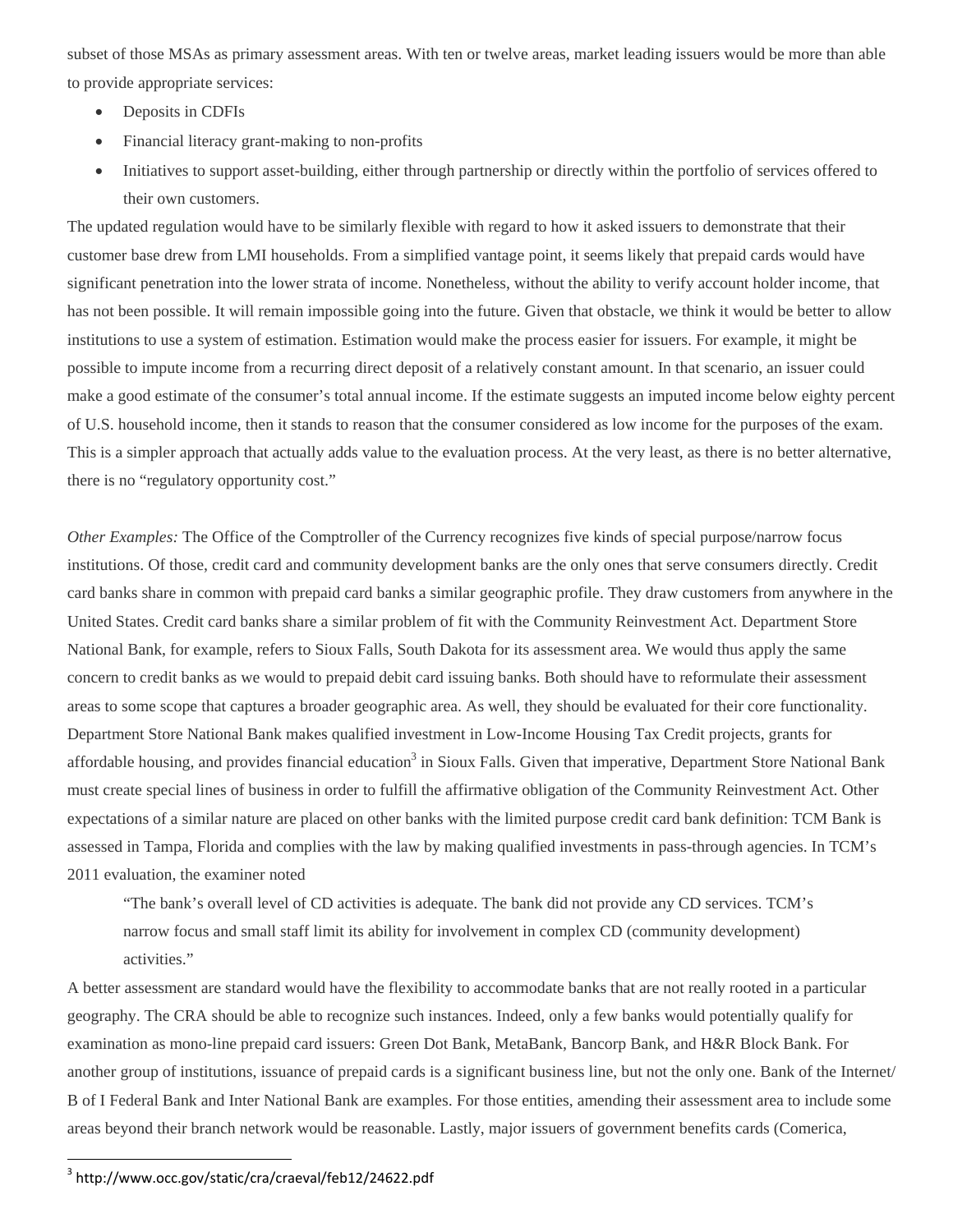American Express) should be considered if only because they have such scale in the market. Comerica might serve 10 million consumers. The 3 million it serves through its Direct Express cards should be relevant to the bank's CRA activities.

### **Scope of rules***:*

*(1) Is the scope of each rule in these categories consistent with the intent of the underlying statute(s)? (2) Could we amend the scope of a rule to clarify its applicability or reduce burden, while remaining faithful to statutory intent? (3) If so, please identify the regulations and indicate how they should be amended.* 

The Community Reinvestment Act is designed to address problems for those individuals who are traditionally underserved by financial services. Without a doubt, many prepaid card account holders are drawn from this group. By not updating the CRA to reflect this new technology, the Act is bypassing the audience that it was designed to assist. We understand that homeownership is vitally significant, but for those that no longer have a bank account of any kind, the opportunity to have a transaction account is a need of a higher order.

It also puts some banks in the position of having to build out lines of business that are outside of their primary business model. To paraphrase a conversation I had with the CEO of a large prepaid card issuing bank:

"We have to hire half of an FTE just to make mortgages and grants for our local community. I do not want to make mortgages. In our regular business, we have no need to make mortgage loans. I would much rather do something that serves my consumers. But I do not have that choice. I have to follow the rules. I do not have money to do both."

In fact, special rules established for prepaid card issuers make it difficult to participate in any kind of mortgage lending. Prepaid banks are required to maintain a very high (15 percent in some instances) Tier 1 Leverage Ratio. Even more significantly, they are expected to keep one dollar of cash and cash equivalents on their balance sheet for every dollar they hold in deposits. In that context, a prepaid card issuer is systematically challenged to make loans of any kind. Their resources to make loans are solely based upon their equity position.

Consider these data points from recent annual reports of Green Dot Bank, an issuer whose focus is almost exclusively inside prepaid card issuance.

|                          | 2012          | 2013    | 2014         |  |  |  |
|--------------------------|---------------|---------|--------------|--|--|--|
| Deposits                 |               |         |              |  |  |  |
| Amount                   | \$<br>198,451 | 219,580 | 565,401<br>Ś |  |  |  |
| Loans                    |               |         |              |  |  |  |
|                          | 2012          | 2013    | 2014         |  |  |  |
| <b>Real Estate Loans</b> | \$<br>3,556   | 3,383   | 3,861        |  |  |  |
| commercial loans         | 1,179<br>\$   | 1,474   | 697          |  |  |  |
| installment              | 3,292         | 2,509   | 2,436        |  |  |  |
| <b>Total Loans</b>       | \$<br>8,027   | 7,366   | 6,994        |  |  |  |

*\$ In thousands. Data from 2015 10-k4*

 $\overline{a}$ 

While deposits are surging, loans held on Green Dot's balance sheet are actually shrinking. On a year-over-year basis, this table shows that Green Dot is actually letting it lending business lapse over time, perhaps by not re-deploying those

 $4$  http://www.sec.gov/Archives/edgar/data/1386278/000138627815000022/a2014-

<sup>12</sup>x31form10xk.htm#s17EC860906F2D6F2CAA23CE4A6A20CA9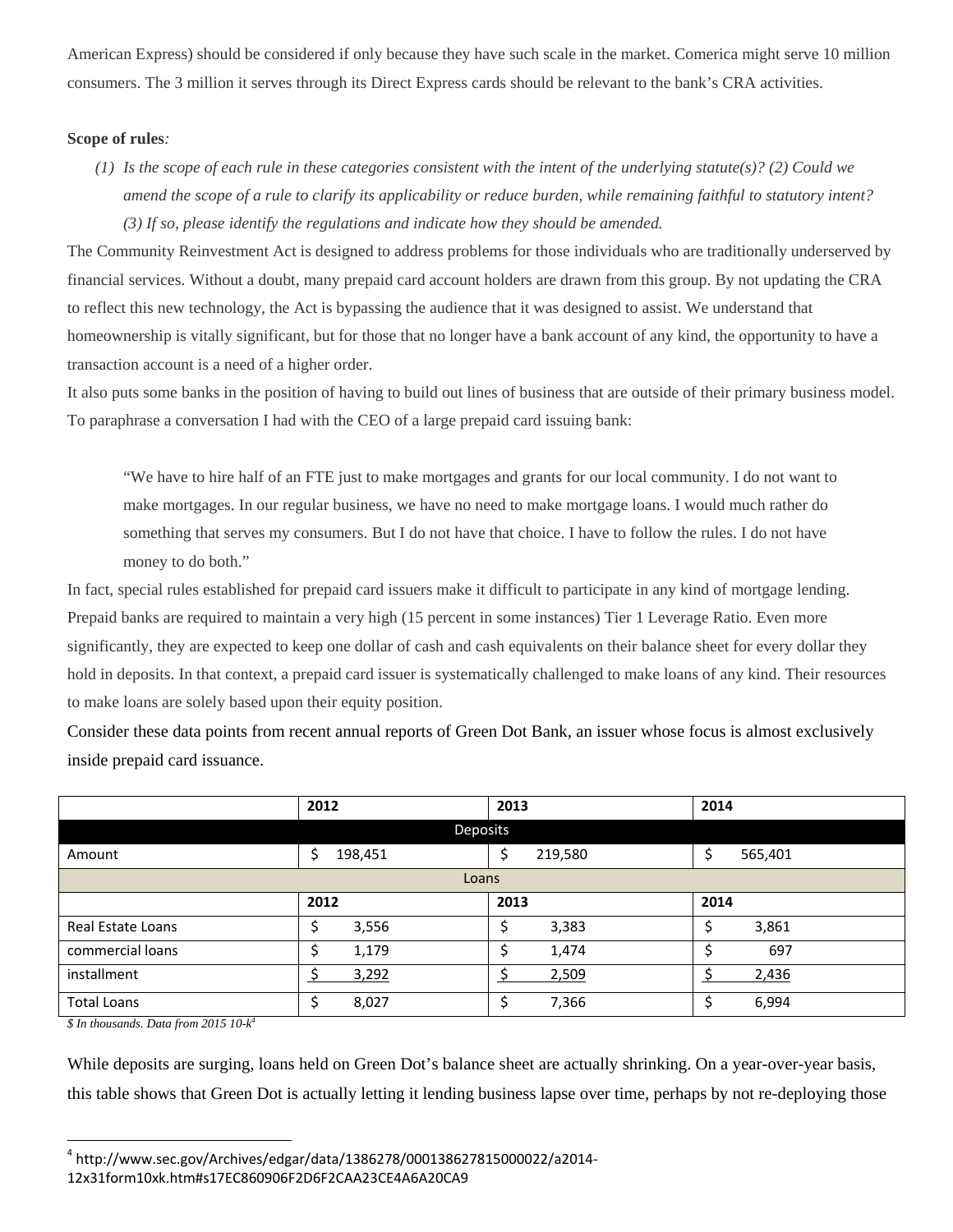funds as they come to their end of their current terms. Although loans have never represented more than 4 percent of total assets at Green Dot Bank, the share made up by lending dropped to just 4/10ths of 1 percent in 2014.

In fact, there are ways in which a current CRA evaluation is unfair to a prepaid issuer. At the end of 2014, Green Dot Bank had a loan to deposit ratio of 1.2 percent. This is an absurdly low number. Commonly, most banks report a ratio closer to sixty percent and many operate at nearly 100 percent. Indeed, as CRA exams highlight loan-to-deposit ratios in every evaluation, it stands that such performance should virtually insure that Green Dot receive a "Needs to Improve" rating on its Lending test. That is not the case in fact. Green Dot received a "Satisfactory" in 2012. Clearly, the solution at the moment is to ignore the standard and move on, rather than designing an appropriate substitute.

In reviewing a recent CRA exam for such an issuer, we note that it was essentially allowed to pass even though it had done little to extend credit in under-served areas. The review acknowledged that lending was not the bank's main focus and under such logic, allowed that it would not downgrade the bank for a low record of lending. The exam turned to a commendation for the Bank's practice of including a bill pay function with their accounts.

In essence, existing rules and current examination procedures are at odds with each other. The former established an unrealistic set of criteria and the latter then excuses the institution for its non-performance.

A better alternative would be to openly reframe the expectations for mono-line prepaid card issuers.

Going back to the bill pay criterion, we wonder why the question of scale was outside of the examination process. A review should determine how many consumers are utilizing bill pay in general across all cards. Is it really a service of value? If it is, then such a service might be evaluated based upon rates of pickup. In the current system, a bank could charge ten dollars for a la carte bill pay, but would still be able to claim the presence of the service as evidence of provision of benefits to lowerincome populations.

Aspects of services which could be used in a better CRA evaluation:

- Free use of a surcharge-free ATM network
- Provision and uptake of interest-bearing savings accounts
- Scalable Financial Education, with a preference toward the distribution of existing content.
- Grants to non-profits
- Placing deposits into community development financial institutions across a variety of MSAs

Scale is important. Unless take up rates are relevant, CRA exams will be insensitive to the value proposition for consumers.

Secondly, we believe that re-assimilation into the banking system is relevant for a qualitative review. Prepaid card companies should be viewed favorably when they can enroll formerly unbanked individuals in to accounts that receive a recurring direct deposit. This would serve to address a substantial problem faced by many employers. According to VISA and MasterCard, penetration of payroll card programs among small-and-medium-sized businesses in very low. Many of these companies avoid payroll cards because of the complexity of signing up, anxiety over liability for making financial choices for workers, or because they do not have enough unbanked employees to justify the investment of time. By contrast, it takes only minutes to sign up for a general-purpose-reloadable prepaid debit card. It is easy for any issuer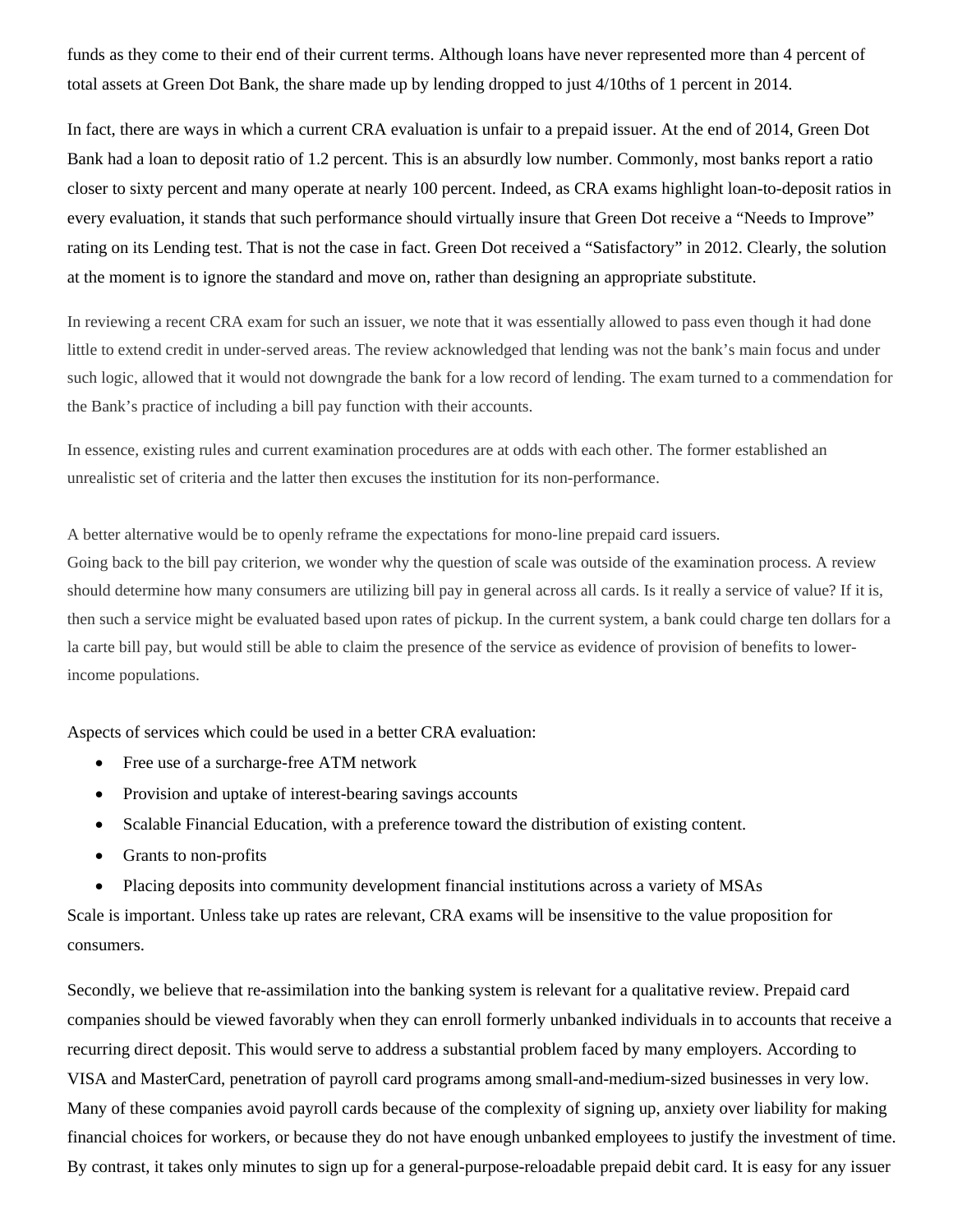to determine if an applicant has a bank account at the moment of application, so this would not be a burdensome task for issuers.

### **Additional Concerns**

We want to emphasize that CRA evaluations, as currently scheduled, do not impose an undue regulatory burden upon small banks. The CRA has already been re-designed to reflect their concerns. CRA exams for small banks can be as infrequent as every five years. Unless an institution receives a "Needs to Improve" or "Substantial Non-Compliance," the next exam will be at least four years off. In only a handful of instances has it been the case that a small institution received an NPI or an SNC.

*Institutions with assets of less than \$500 million that received either a 'needs to improve' or a "substantial noncompliance" between 2010 and 2014* 

|                       | <b>Needs to Improve</b> |       | <b>Substantial Non-Compliance</b> |       |
|-----------------------|-------------------------|-------|-----------------------------------|-------|
| <b>Year/Bank Size</b> | Intermediate            | Small | Intermediate                      | Small |
| 2014                  |                         |       |                                   |       |
| 2013                  |                         |       |                                   |       |
| 2012                  |                         |       |                                   |       |
| 2011                  | 19                      |       |                                   |       |
| 2010                  | 35                      |       |                                   |       |
| Total                 |                         |       |                                   |       |

From 2000 to 2008, no small or intermediate small institution received a substantial noncompliance. Two banks received three substantial non-compliance ratings and another was given two. There were multiple cases when a single bank received more than one "needs to improve" rating. This infers that banks view the regulatory burden lightly. They prefer to ignore the needs of the community, even it means another exam. In other words, paperwork is not a reason to change their long-term low commitment.

While it is certainly the case that some voices will prevail upon regulators to reduce expectations for the service to the community, that claim is false. A review of the Examination Procedures for Small Institutions shows that this asserting does not hold up<sup>5</sup>. Data asked by regulators of small banks should already be on file. Standard TFR call reports or UBPR reports require a bank to know its loan-to-deposit ratio. Is loan-to-deposit ratio is itself a regulatory burden? We assert that it is not. Any bank should use this to asset how loan performance would impact their safety and soundness. Doing so involves three descriptive statistics. Perhaps I am over-emphasizing the simplicity of the procedure, but the facts are incontrovertible. Reporting a loan-to-deposit ratio uses two of the four most basic factoring devices: addition and division. A bank must sum its loan amounts and then divide that number by the sum of its assets. This is not a regulatory burden. The other six characteristics required for the exam are similar in their complexity. The absolute truth is that the paperwork required of a small or intermediate size institution is a) already done b) minimal.

# **Conclusion**

 $\overline{a}$ 

We believe that the CRA is an important tool for bringing capital to under-served communities. In its four decades, it has created opportunity in neighborhoods across the country. It does not impose undue burdens on banks – except in

<sup>&</sup>lt;sup>5</sup> https://www.ffiec.gov/cra/pdf/cra\_exsmall.pdf